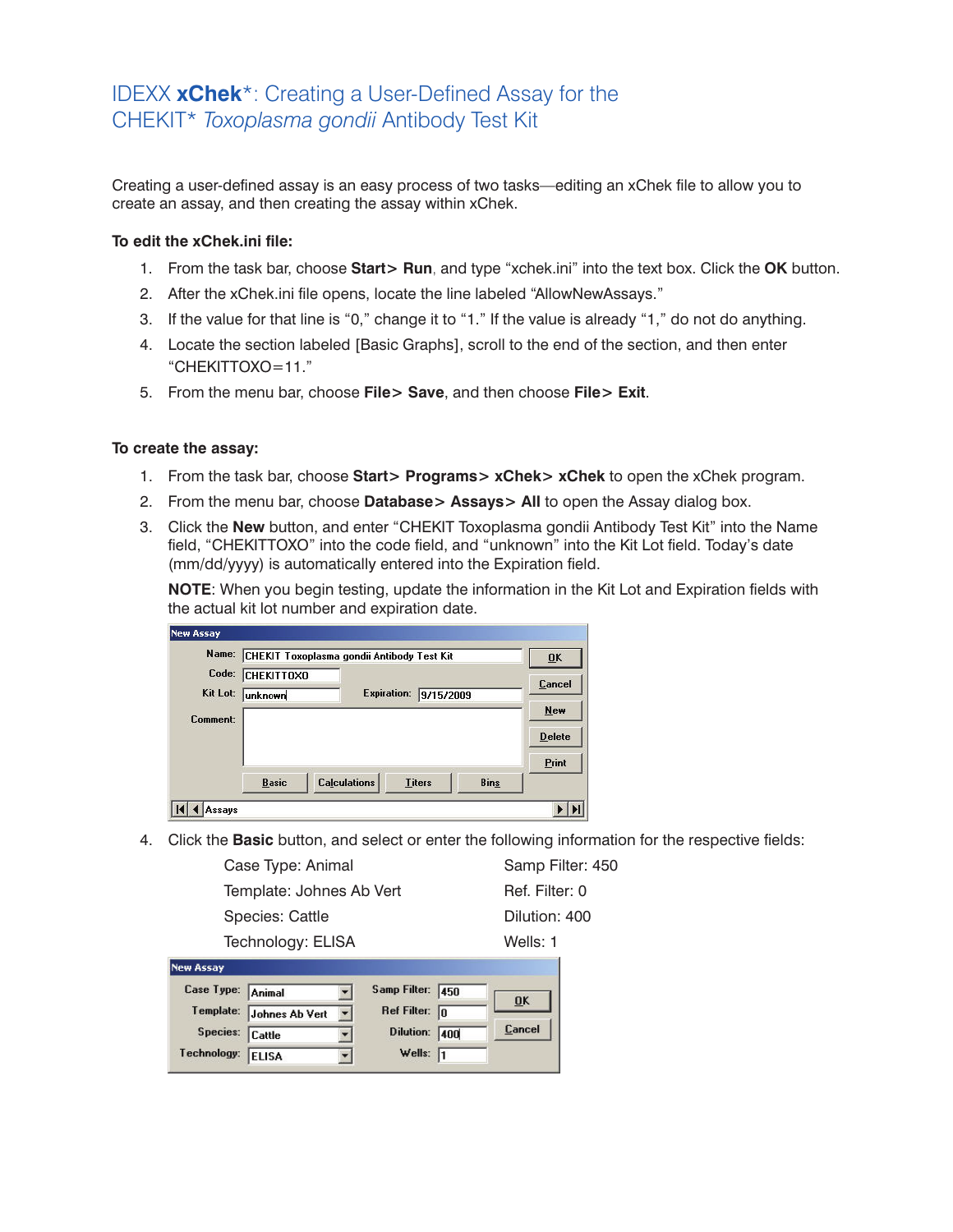- 5. Click **OK** to save the settings.
- 6. Click the **Calculations** button and select or enter the following information:

Formulas:

"S" Part of Ratio: Sample1 - Negative

"P" Part of Ratio: Positive - Negative

"N" Part of Ratio: None

Blocking Factor: None

First Calculation:

| Variable: S/P        | Variable: None     |
|----------------------|--------------------|
| Positive Cutoff: 1.0 | Positive Cutoff: 0 |
| Suspect Cutoff: 0.2  | Suspect Cutoff: 0  |
| Comparison: $>=$     | Comparison: None   |

**NOTE:** xChek is unable to support the Value % calculation. Instead, xChek will calculate an S/P value. The cutoff values have been updated to match the new calculation and the interpretation will be the same.

Second Calculation:

| <b>Formulas</b>                               |                                           |                                                                   |            |
|-----------------------------------------------|-------------------------------------------|-------------------------------------------------------------------|------------|
| "S" Part of Ratio:                            | Sample1 - Negative                        | OK<br>Cancel<br><b>Reset</b>                                      |            |
| "P" Part of Ratio:                            | <b>Positive - Negative</b><br><b>None</b> |                                                                   |            |
| "N" Part of Ratio:                            |                                           |                                                                   |            |
| <b>Blocking Factor:</b>                       | <b>None</b>                               |                                                                   |            |
| <b>First Calculation</b><br>Variable:<br>ls/P |                                           | <b>Second Calculation</b><br>Variable:<br><b>Positive Cutoff:</b> | None<br>In |

7. Click **OK** to save these settings, and then click the **OK** button to save the assay to the database. You can now test for antibodies against *Toxoplasma gondii* using the xChek Assay Management System.

**NOTE:** xChek does not evaluate controls or results for validity when you use a user-defined assay. You must evaluate the results from each assay in accordance with good laboratory practices. To evaluate your assay validity, please refer to the "Results" section in the insert provided with this test kit.

## **Setting Up Additional Display Variables**

Only OD values are displayed in the reporting options for this user-defined assay. To set up additional display variables, follow the directions below.

- 1. From the xChek menu bar, choose **Reports> Analyze Cases** to open the Filter Criteria for Analyze dialog box.
- 2. Enter the desired search criteria and click **OK**. The Select Cases for Analyze dialog box appears.